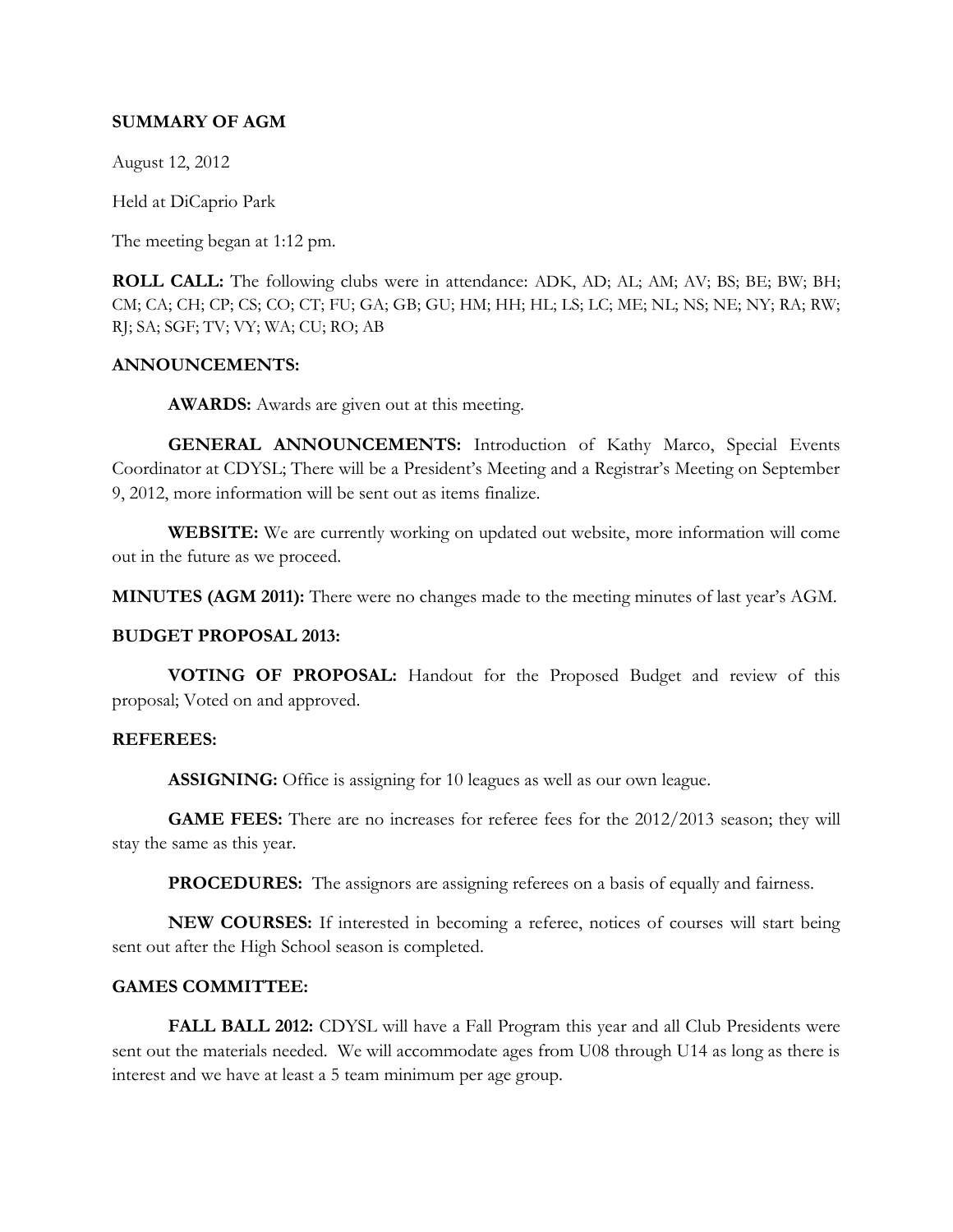**POST SEASON REPORT 2012:** Stands for the 2011/2012 season are posted on the website; season had some glitches and will be reviewed; any suggestions can be sent into the office as we do review all of them.

### **REGISTRATION:**

**NUMBER COMPARISON 2010/2011 (NO INDOOR SANCTIONS):** Registration numbers have declined slightly; however, team numbers have increased. No indoor facilities were sanctioned by CDYSL this past year.

**NO COST INCREASE:** there will be any registration cost increase for the 2012/2013 season.

**REGISTRATION FEES:** ENYYSA has decreased their fee on registration of recreation players by \$2.00 and that will be passed along to all clubs.

**NEW LOOK:** A few changes have been made and will be discussed at the Registrar's Meeting on September 9, 2012.

#### **PDA:**

**AGAIN FOR 2012/2013:** We will have the PDA again for 2012/2013 and it is currently being worked on. More information to follow as it is finalized.

#### **WORKSHOP:**

**2012 POST REPORT:** Went very well, however, location was not the best. Received very good reviews.

**2013 PLANS:** Plan on having the workshop again for the upcoming season and more information will be announced as the time frame approaches.

## **ENY:**

**TOURNAMENTS HOSTING \$240.00 OR MARKETING USYSA/ENY:** For the clubs who host tournaments, there will be a \$250 charge from ENYYSA, however, if you use the logos of ENYYSS and USYSA when promoting your tournament, there is no charge.

**STATE CUP 2013:** They are adding a level in between Challenge Cup and State Cup and further information can be found on the ENYYSA website.

# **INSURANCE DUAL REGISTERED/DUAL COVERAGE; PAY-OUT EQUAL:** If

you are a club who plays in different leagues and there is an injury during practice, file injury reports with both leagues. If player is injured during a game, file the injury report with the league the game is being played for.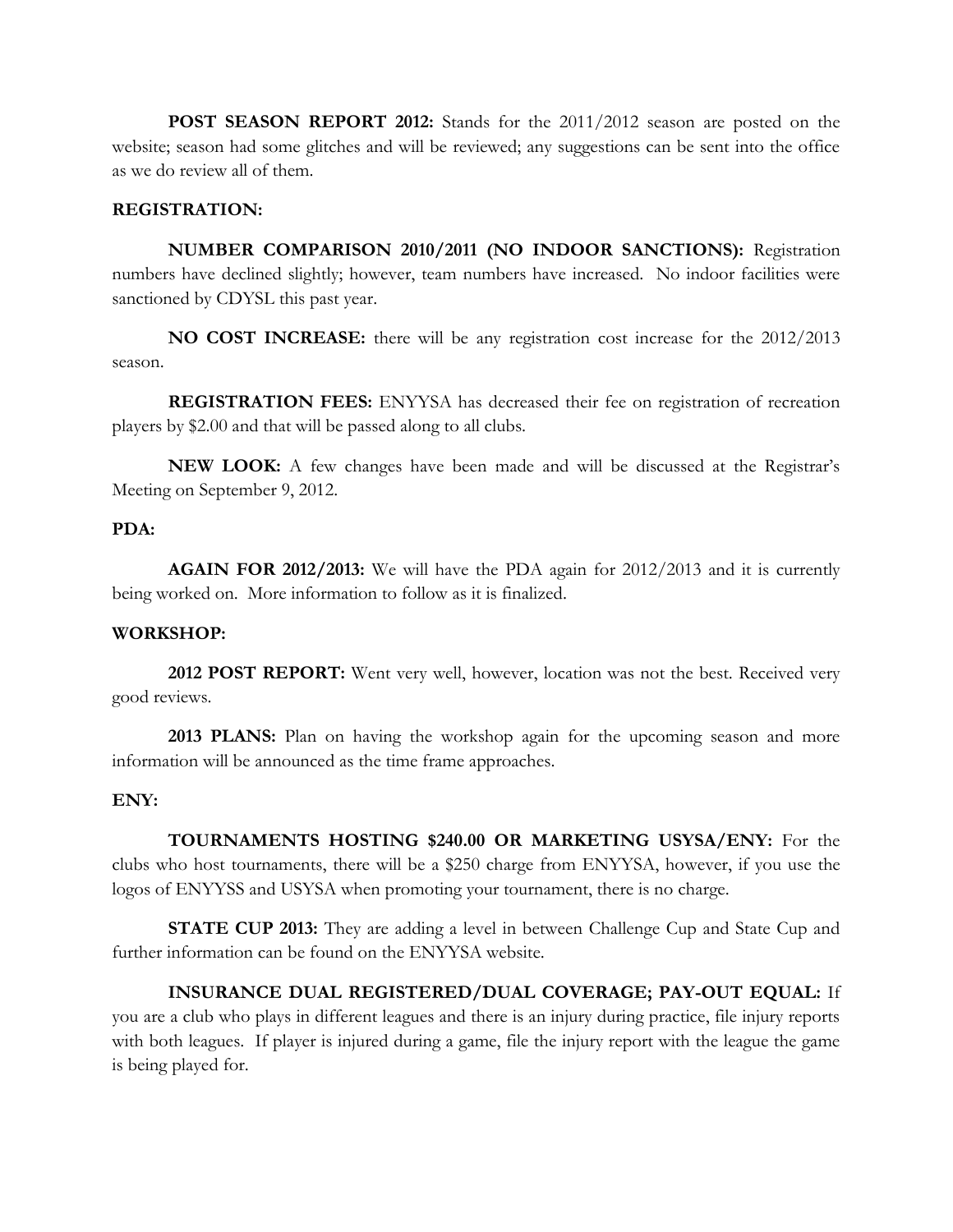**PRESIDENT CUP NOW ACCEPTING 8 V 8:** This league now offering a U12 8v8 format and that is the only format at U12's.

**THRUWAY LEAGUE ACCEPTED:** ENYYSA has granted CDYSL to use this league as a State Cup qualifier for those teams that want it.

**UNFINISHED BUSINESS:** There is nothing to report at this meeting.

**HALL OF FAME INDUCTEES:** Three individuals were inducted into the Hall of Fame and they are Monica Bouchard, Bill Silverman and Keith Villamil. Plaques were given to these inductees.

**REFEREE FAMILY OF THE YEAR:** A family of referees was given a plaque for this item and it was the Green Family – Tom, Kristin, Katie and Patrick.

**YOUNG FEMALE REFEREE OF THE YEAR:** Olivia Rickenbacher was given a plaque for being the outstanding young female referee of the year.

**YOUNG MALE REFEREE OF THE YEAR:** Matt Burns was given a plaque for being the outstanding young male referee of the year.

## **NEW BUSINESS:**

**BYLAWS……CHANGES/UPDATING:** These items will be voted on at a Special Meeting to be held on September 6, 2012.

**CONSTITUTION……CHANGES/UPDATING:** These items will be voted on at a Special Meeting to be held on September 6, 2012.

**RULES AND REGULATIONS……. CHANGES/UPDATING:** These items will be voted on at a Special Meeting to be held on September 6, 2012.

# **ELECTIONS:**

**ROLL CALL/VOTING STRENGTH:** Clubs have their voting ballots in their club packets and the number of ballots determines the voting strengths that each club has per ballot per officer position.

**DAVE YULE CHAIR:** Dave announced the individuals running for office and allowed them to speak on their behalf. He read one statement from one of the individuals who was not in attendance; the other two not in attendance did not submit anything to be read. Voting took place and the winners were Roy Pfeil, re-elected 2<sup>nd</sup> Vice President, Brian Yorck, re-elected Secretary, Jim Heiser, re-elected At Large Member and Darren Schaperjahn, voted in as At Large Member.